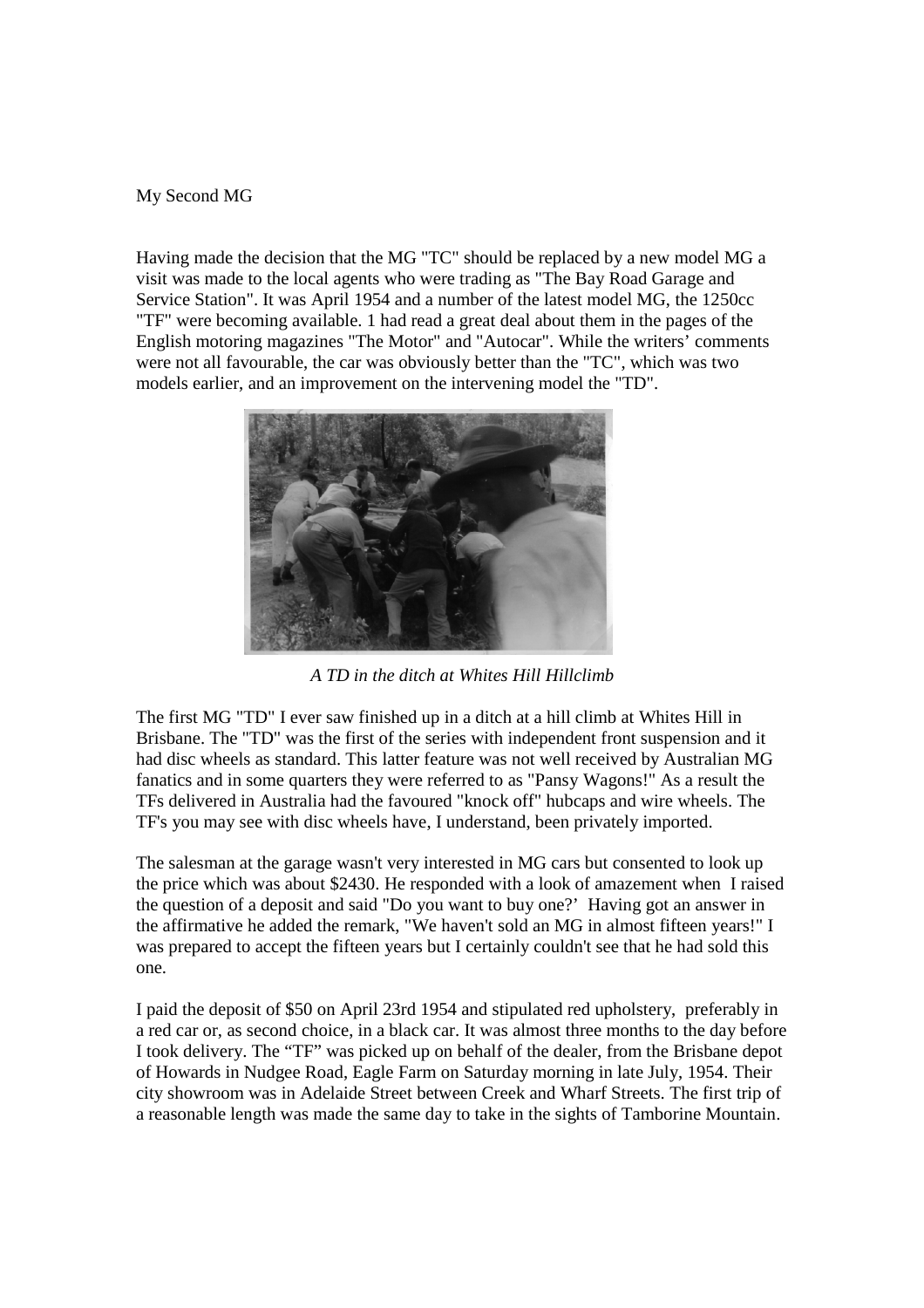The following day I made the return trip to Maryborough and on the Monday morning took it to the dealers for the 500 mile (804km) service, much to their surprise. The noisy valve year which had developed in the first few hundred kilometers was silenced at this free service, but only for a similar distance. The car was registered as Q 649 302 on July  $26<sup>th</sup>$  1954. It had Chassis No.TF4304 and Engine No.XPAG TF 34205 and was of 1250cc capacity. The 1500cc versions were still not available. The upholstery was the requested red, as it had been in the "TC", but I had to be satisfied with a black car. The compulsory Third Party Insurance Policy described the car as a "Morris MG Sports Roadster" and the cost was five dollars. Please don't check your current registration to find out what the third party component is now because it will only upset you. Payment was financed through the Commonwealth Bank and the agreement paid out on  $27<sup>th</sup>$  October 1954 after I had sold the "TC" for \$900 to the man I had bought it from. This was only \$160 less than the purchase price of \$1060 in November 1950.

The noisy tappets had to be adjusted for the third time at 1600km and the dealer was finally persuaded to remove the valve gear for checking. Close examination disclosed one pushrod with a cracked cup and another with a ball end which appeared to have missed the hardening process. The ball had a uniformly grey colour like a freshly ground valve and the pushrod was visibly shorter when matched up with the remainder of the set. They were replaced free of charge but later still two other pushrods had to be replaced because the cups were loose in the tubular part of the pushrod. It was not possible, by adjustment, to permanently quieten the valve gear but I was advised that the only cure was replacement of the cam followers. This was something I never got around to. Prior to the valve gear problems one of the flexible petrol pipes split followed by another only a few months later. Later still the flasher unit for the turn indicators also failed! At some stage. the bracket at the motor end of the engine steady rod broke and as the Queensland agents could not supply a new one I had to make one from a piece of angle iron. It never broke again but the bracket at the other end did and had to be welded.

In an article I wrote in 1955 and later sent to an MG club magazine the story of further troubles said: "At present I am unable to obtain in Queensland a set of valve springs and previously waited eight months for a windscreen". Fortunately the windscreen had only a small star and a low vertical crack which was not in front of the driver. Later still I was to complain: "In common with most other TFs, the speedometer floats about over a range of about 50km/h at any speed above 30km/h. This was not cured by overhaul of the instrument or replacement or rerouteing of the drive cable. The screenwiper switch quit at 40 000 km and was replaced by a push-pull switch, leaving the wipers in permanent engagement. It is far better than twidding in the glove box for the original control knob. Water comes in the door and runs over the side of the lock and a few drops always find a way to fall on my legs. Generally speaking the hood and sidescreens are satisfactory but the method of flat storage for the sidescreens limits the luggage space. It also makes them difficult to get out when luggage is being carried."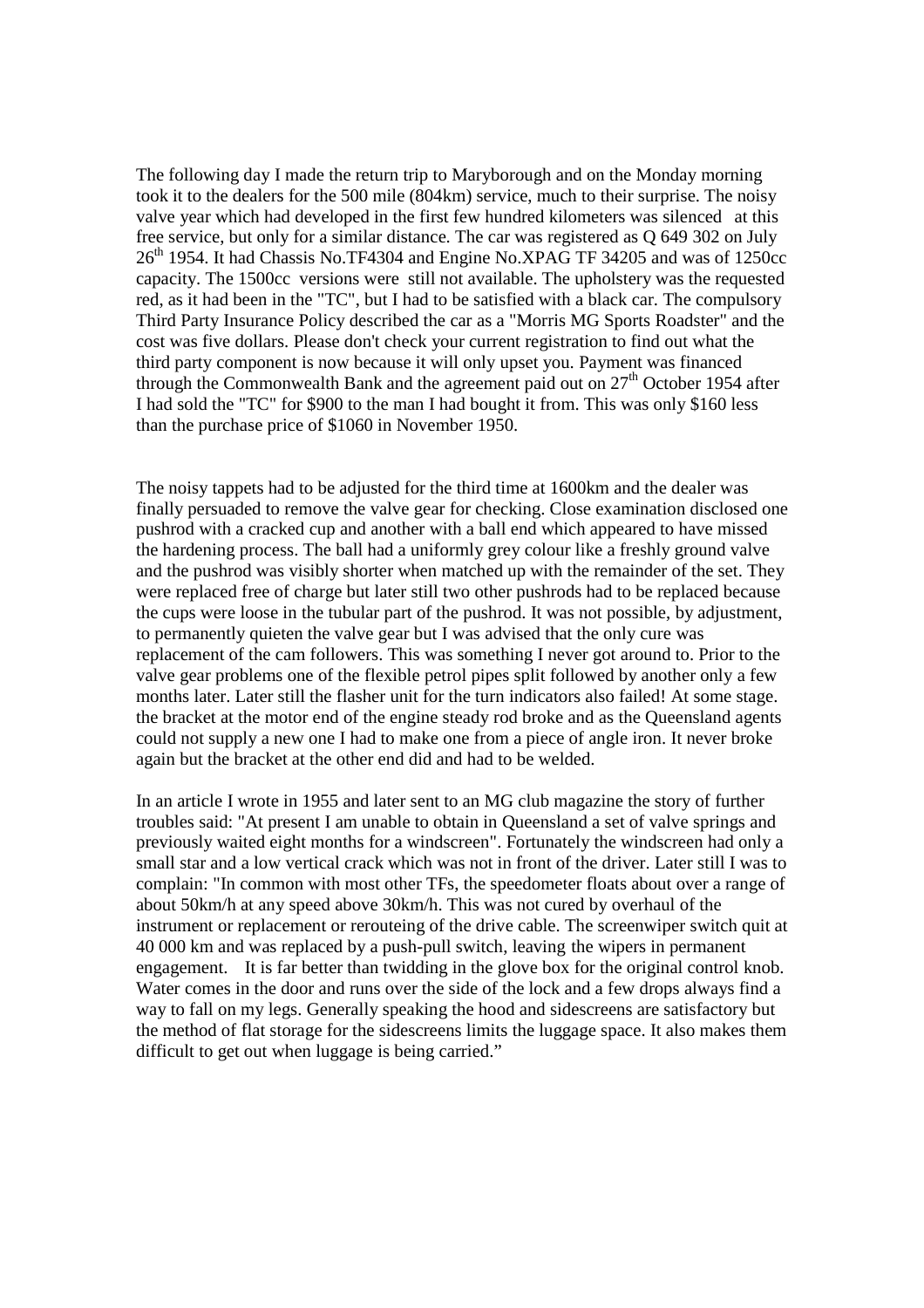Petrol consumption was usually in the range of 8 to 10 litres per hundred kilometres. At almost 50 000km, I was on my fourth set of tyres due more to the driver than any failing of the car or the tyres.

Having read all of the complaints you might have got the impression that I was unhappy with the "TF" but that was not the case. In fact during the 21 months of ownership it gave me a great deal of pleasure and enabled me to make a lot of good friends and to participate in a wider range of sporting activities, occasionally with some success. The 1954 REDEX Trial came through Maryborough and created enough local interest for the Apex Club to organize a one day rally to be held on Sunday, October 3, 1954.



*Bob Pryer, MGY, Redex Trial, Maryborough, 1954*

This was apparently too good an opportunity to miss and arrangements were made for a navigator, and an entry submitted. While I no longer have any clear recollection of the rally I do have a newspaper cutting which lists my entry as Car 37, the name of my navigator ( a workmate Leon Gregg) and our starting time. The winner was C.P. Moes (Chevrolet) with a loss of nine points. We were placed equal seventh overall having lost nineteen points and came second in the "under 1500cc" class behind J.A. Casey (Volkswagen ) who had lost sixteen points. The winner of the "over 2500cc" class was J.J.Casey (Plymouth) with nineteen points last. The "1500 to 2500cc" class was won by L.N. Jones (Vanguard) who had lost only ten points. There had been 48 entries listed in the paper originally but on the day there were 51 eager competitors at the starting line. There were fifteen manufacturers represented led by the ten Ford entries. Half of these were V8's. There were ten Morris entries, one of which hit a rock hidden in a cloud of dust and overturned. Fortunately no one was injured. There were six Vanguards and Austin and Holden accounted for five each followed by Chevrolet four, Hillman three and Singer two. Other makes were Volkswagen, Jaguar, Humber, Triumph Mayflower, MG and a Commer van. No doubt some of the names would be unfamiliar to many of today's competitors.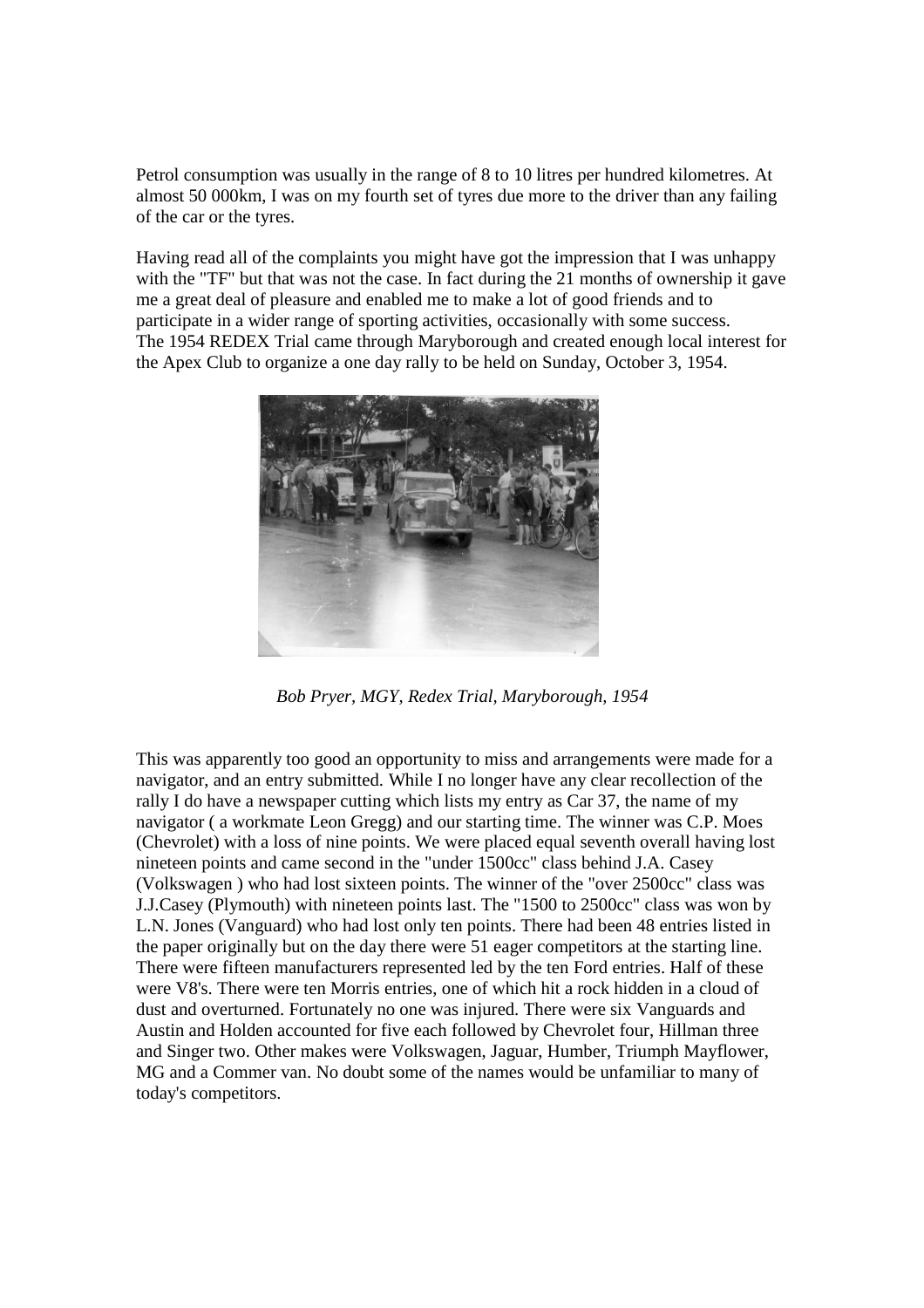A few weeks earlier the "Brisbane Telegraph" newspaper had announced that they would be organising their second annual rally to be held during October, 1954. While I am not sure of the date it is likely that it was held on the weekend of October 16 and 17, as the results appeared in their motoring section on Friday, October 22, 1954. After coming eighteenth out of 214 in the MG "TC" the previous year there was plenty of incentive to try again in the new MG "TF". This time my navigator was to be John Butler from Bundaberg whom I had met through the Motor Manual Goodwill Club. We were car 98 off the starting line. As in 1953 there were a large number of entrants but this time they were split into a Northern and a Southern Division to cover the course in opposite directions. We messed it up a bit early on the first day, as did many others, and fell into a trap set by the organisers. Back on the right track we had to ford a flooded creek. The "TF" didn't miss a beat but when we got through we had maps and bits of paper floating in the water all over the floor. Before the rally the car had smelt of leather and other new car smells but it soon changed.



*With navigator, John Butler, for the Telegraph Rally, October 1954*

On the second day, running true to form, we got lost somewhere outside of Toowoomba and found ourselves at a flooded creek crossing with two other cars also lost. Their crews were attempting to get another lost competitor up the greasy bank on the other side of the creek. Having got him on his way the creek was not a major problem but just the same one car, a Holden, slid off the road against the bank of the cutting and made things difficult.

Once clear, their crews waited for us to have a go and to our pleasure we sailed through the creek and up the greasy bank in fine style to the cheers of those waiting to give us a push. We now found ourselves on the way to Goombungee. We ploughed along a boggy stretch of road in low gear for quite a while before reaching Goombungee where we decided to take time for a cup of tea with an aunt and uncle of mine who lived there. By this time we considered that we were well out of contention. A check of the instructions, and discussion with my uncle who had lived in the district all his life led us to the conclusion that we should at same time have been on the road from Toowoomba to Crows Nest. We cut across connecting roads and found ourselves in company with other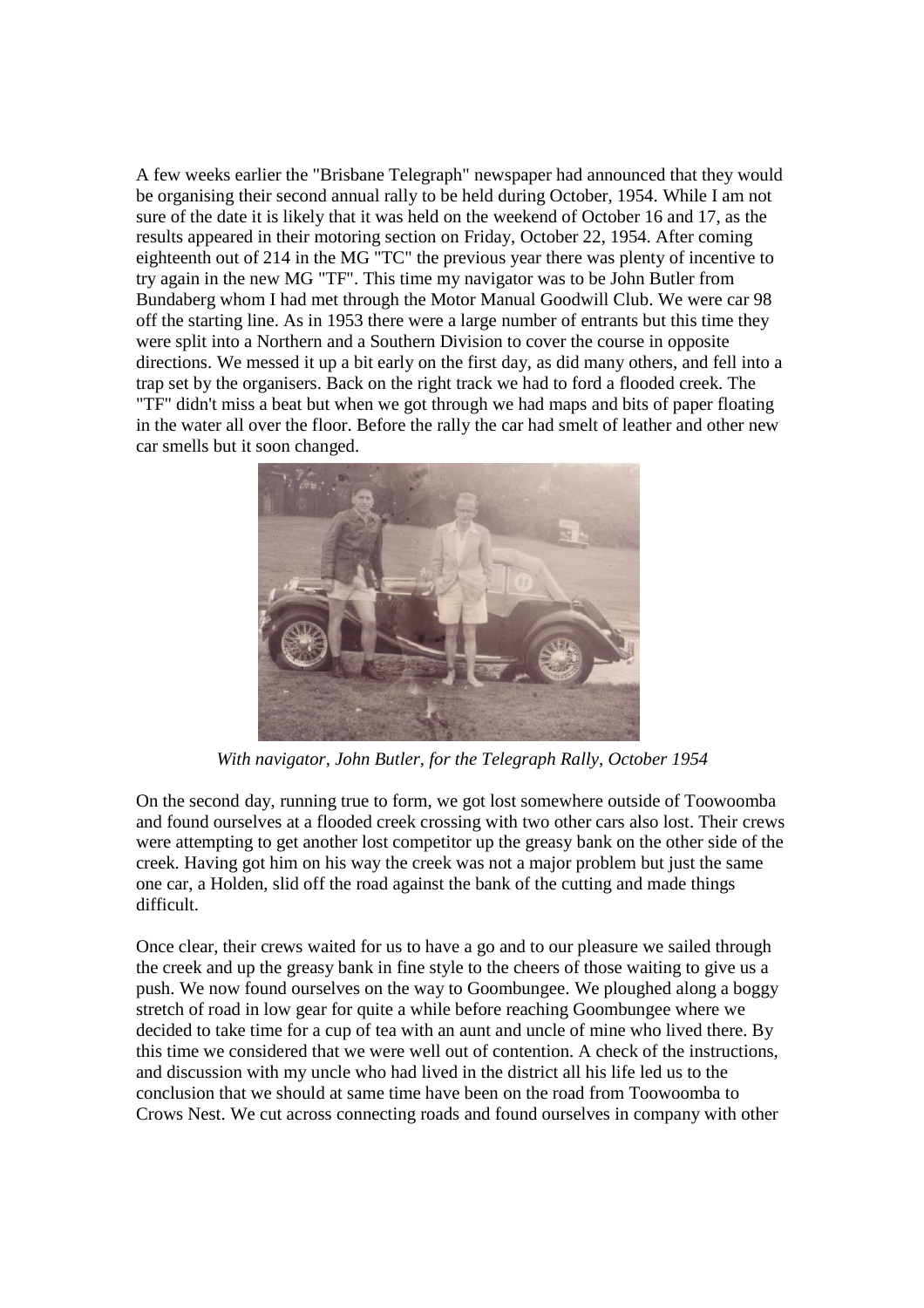competitors some with earlier numbers than ours and many with later ones. By following them we were able to work out where we were on the instruction sheets.

Shortly after leaving the bitumen onto a side road we caught up to a long line of competitors waiting to attempt a long greasy hill where a competing car was already in trouble. It looked like being a long wait with a Hillman stopped half way up and sideways in the middle of the road. One driver in a model "T" Ford pulled out of the queue and churned up the hill, detoured off the road among trees to bypass the Hillman, and disappeared over the crest out of view. Despite being successful he wasn't popular with those who had been lined up in front of him. Just the same John said to me "Let's get back to the car". When there he suggested that in view of our earlier experiences the hill should not be a problem and besides we couldn't afford to lose any more time. We pulled out of line, copping a fair bit of abuse from those in line ahead of us, and set off up the hill. When we reached the still stationary Hillman I steered off the crown of the road to get past and drove over the top of the hill without trouble. It was a long time before anyone caught up to us.

Later in the day our trials and tribulations continued when an oncoming truck tossed up a stone which struck the windscreen. Fortunately it was a laminated screen and the blow left only a long crack and a fairly large star not in the normal line of view. We were now in territory familiar to me and as we came to the turn off to Woodford, where my father was a Station Master on the since closed branch railway, I suggested we stop off for a break and another cup of tea. John whole-heartedly agreed and we lost any time we might have regained. Somewhat refreshed we continued on our way to the finish line without further mishap.

Other people must have had problems worse than ours as when the results were announced we had finished only a little worse than fiftieth with a loss of 136 points. We certainly had not been as successful as my 1953 effort.

The winner in the Northern Division was B. Stevens driving a 1947 Ford V8 with a loss of 24 points. Second was J.F. Herriman in a Commer van navigated by his wife. They lost only 36 points. Third was the Woodford Motors entry of a Ford Zephyr driven by J.C. Webb with a loss of 44 points.

To be fair the efforts of the place getters in the Southern Division should also be recorded. They were in place order, G.K. Harvey in a Morris Cowley utility with 16 points lost, the Falconer Motors (Toowoomba) entry of a Ford Customline driven by Edsel Falconer for a loss of 32 points and A. Larsen in a 1939 Ford V8 who lost 40 points.

The report, in the "Brisbane Telegraph" naturally, had this to say, "The Rally again was won by non-expert drivers, at least as far as competition experience is concerned. They certainly must have been experts to have succeeded." The report went on to state that the higher number of points lost, compared to the 1903 rally, was due to four points being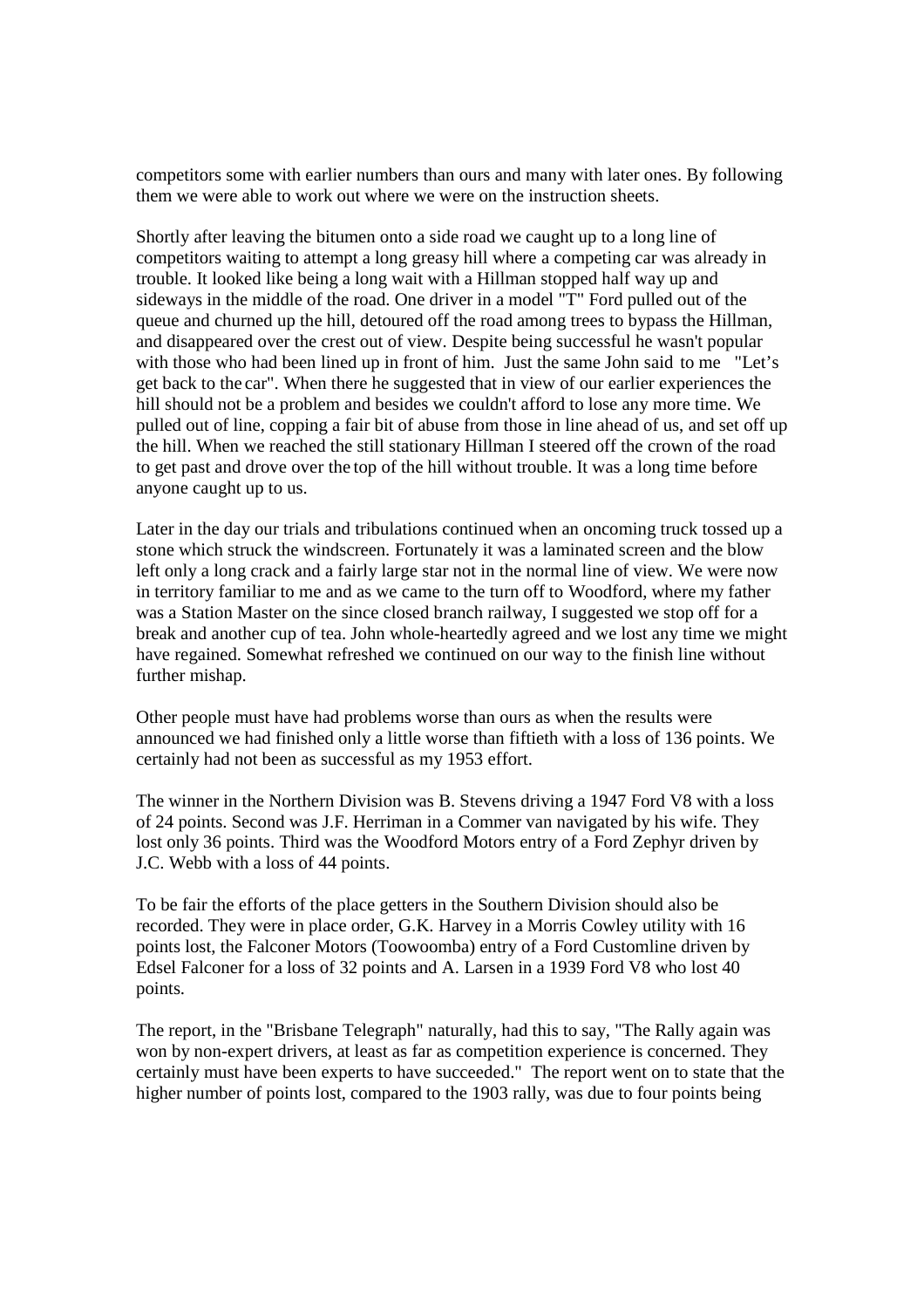lost "for each minute or part of a minute early or late at controls (competitors were permitted to be one minute early at secret controls) against two points last year.'' The route instruction for this event were more comprehensive than for the previous year, two pages of double spaced typing instead of one for each day. The highest average speed mentioned was 71.6 km/h (44.5 mph) but may have been varied at controls.

The make of car was shown only for the first 41 competitors. Of these Ford had the highest number of entries with 13 starters. This included four V8's, one a 1936 model , and one Model "A". The four cylinder Consul was the best of the Fords with five entries. Holden managed seven entries, Morris, including the Cowley utility, four entries. Vanguard and Dodge managed two entries each but the remaining makes, Commer (van), Volkswagen, MG, Renault, Vauxhall, Chevrolet, Pontiac, Hillman, Alvis and Willys had only one representative in the 41 named vehicles. Probably a fairly representative sample of the cars then available.

We had been in the lucky Southern Division and we were able to complete the full course. It was an extremely wet weekend and a river we had been lucky to cross on day one had flooded on day two and the competitors in the Northern Division were unable to continue. While it is not totally clear from the results published in the paper, it appears that only day one was taken into account which means our efforts on day two did not mean anything anyway.

Due to the success of the first rally organised by the Maryborough Apex Club it was only a matter of weeks before a second event was planned. While I have no record of the date there are indications that the event was held late in November. There were 45 cars entered when the draw was made for starting numbers and a further four post entries brought the number to 49. Only 38 of these were to be listed as finishers. Either the course was more difficult, which would account for the eleven non-finishers or the loss of points for being early or late had been increased. The result was that the winning car was to lose 236 points. The driver of a Holden who came last of the finishers lost 949 points. The local newspaper headed the report of the rally, "TOUGH TRIAL FOR CARS". The report went on, "Outright winner of yesterday's Apex Motor Rally, the second held in three months, was Maryborough driver R. Prove who piloted a Vauxhall to lose 236 points. Runner up in the trial, which proved an even greater test of car and crew, especially the navigator, than the previous rally, was another Maryborough driver, E. Barker, who lost 241 points in his Vanguard and carried off the award for the best performance from a car of 1500 to 2500 ccs. Winner of the under 1500 c.cs. section was M.G. driver Ebeling, of Maryborough, whose small sports car performed very well to lose only 243 points and take third place. A major factor to this comparatively small total was the efficient navigating of Miss D. McCaul, well known for her work with the Maryborough Players." We had been lost at least once but obviously far less lost than a lot of other people. One of the officials remarked "Seeing that you had a lady navigator we half expected you to get lost!" In fact the lady had done very well for a first attempt. Holden cars dominated the field on this occasion with nine entries followed by Ford with seven. Then came five Vanguards and three each of Morris Minor and, surprisingly, MG.